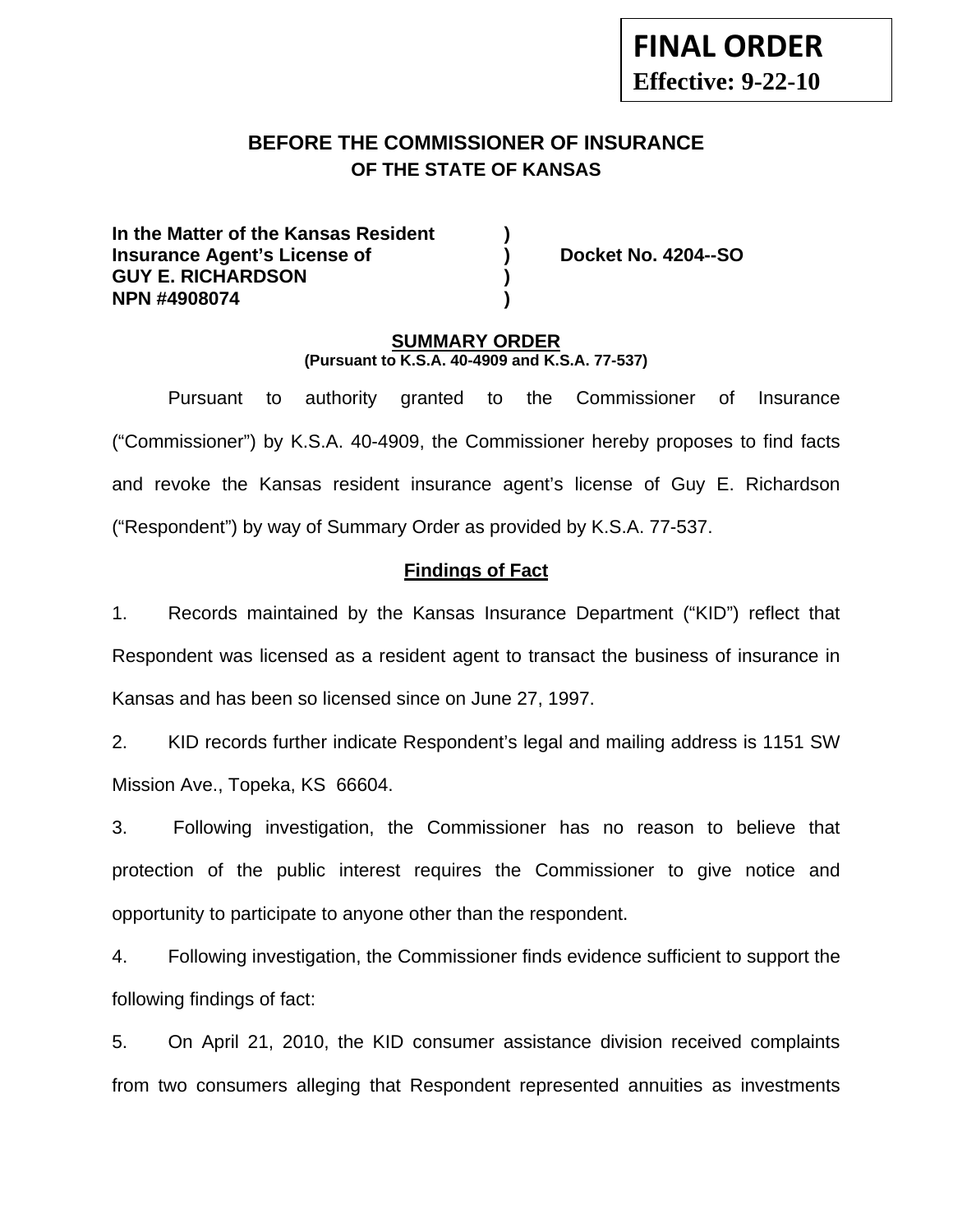and forged signatures on policy receipts, causing them to be owners of variable annuities without their knowledge.

6. By letters dated April 28, 2010, and addressed to Respondent at his address of record, a KID consumer assistance representative asked Respondent to respond in writing to each complaint.

7. When Respondent had not responded by August 4, 2010, counsel for KID again wrote to Respondent at his address of record. The letter summarized the consumers' allegations and requested Respondent reply within 15 business days of the date of the letter if he disagreed with the facts.

8. Respondent did not reply within 15 business days and has not replied to date, nor has the letter been returned.

9. KID records reflect that Respondent paid an administrative penalty under a consent order, docket number 4097-SO, effective April 13, 2010, for misrepresentation of insurance products as mutual funds or corporate bonds and was previously informally admonished as a result of similar complaints.

## **Applicable Law**

10. K.S.A. 40-4909(a) provides, in relevant part:

"The commissioner may deny, suspend, revoke or refuse renewal of any license issued under this act if the commissioner finds that the applicant or license holder has

 (2) Violated: (A) Any provision of chapter 40 of the Kansas Statutes Annotated, and amendments thereto, or any rule and regulation promulgated thereunder; . . .

(5) Intentionally misrepresented the provisions, terms and conditions of an actual or proposed insurance contract or application for insurance . . .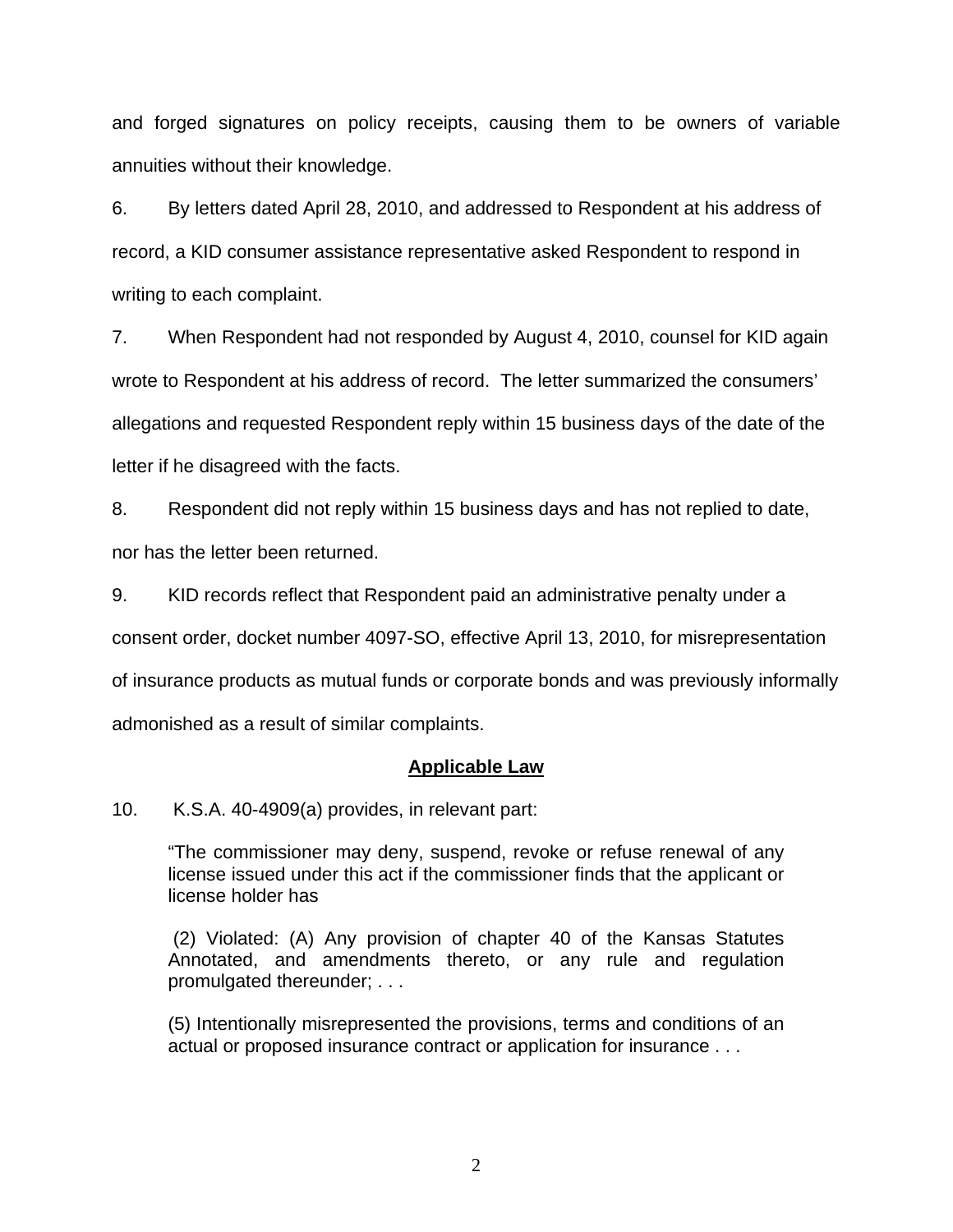(8) Used any fraudulent, coercive, or dishonest practice, or demonstrated any incompetence, untrustworthiness, or financial irresponsibility in the conduct of business in this state or elsewhere. . . .

(10) Forged another person's name to an application for insurance or to any document related to an insurance transaction . . . " K.S.A. 40- 4909(a).

11. The Commissioner may impose a civil penalty of up to \$1000 for each failure to respond to a proper inquiry of the Commissioner. K.S.A. 40-2,125(b).

12. In addition, the Commissioner may revoke any license issued under the Insurance Agents Licensing Act if the Commissioner finds that the interests of the insurer or the insurable interests of the public are not properly served under such license. K.S.A. 40-4909(b).

#### **Conclusions of Law**

13. The Commissioner has jurisdiction over Respondent as well as the subject matter of this proceeding, and such proceeding is held in the public interest.

14. The Commissioner finds, based on the facts contained in paragraph 5 through 7, that Respondent's license may be revoked pursuant to K.S.A. 40-4909(a)(2)(A) and K.S.A. 40-2,125 because Respondent failed to respond to a proper inquiry of the consumer assistance representative acting on behalf of the Commissioner.

15. Based on the undisputed allegations contained in paragraph 5, the Commissioner must find that Respondent misrepresented the provisions, terms, and conditions of an insurance policy and forged the consumers' signatures on the delivery receipts, which are documents related to an insurance transaction. Accordingly, Respondent's license may be revoked pursuant to K.S.A. 40-4909(a)(5) and/or K.S.A. 40-4909(a)(10).

3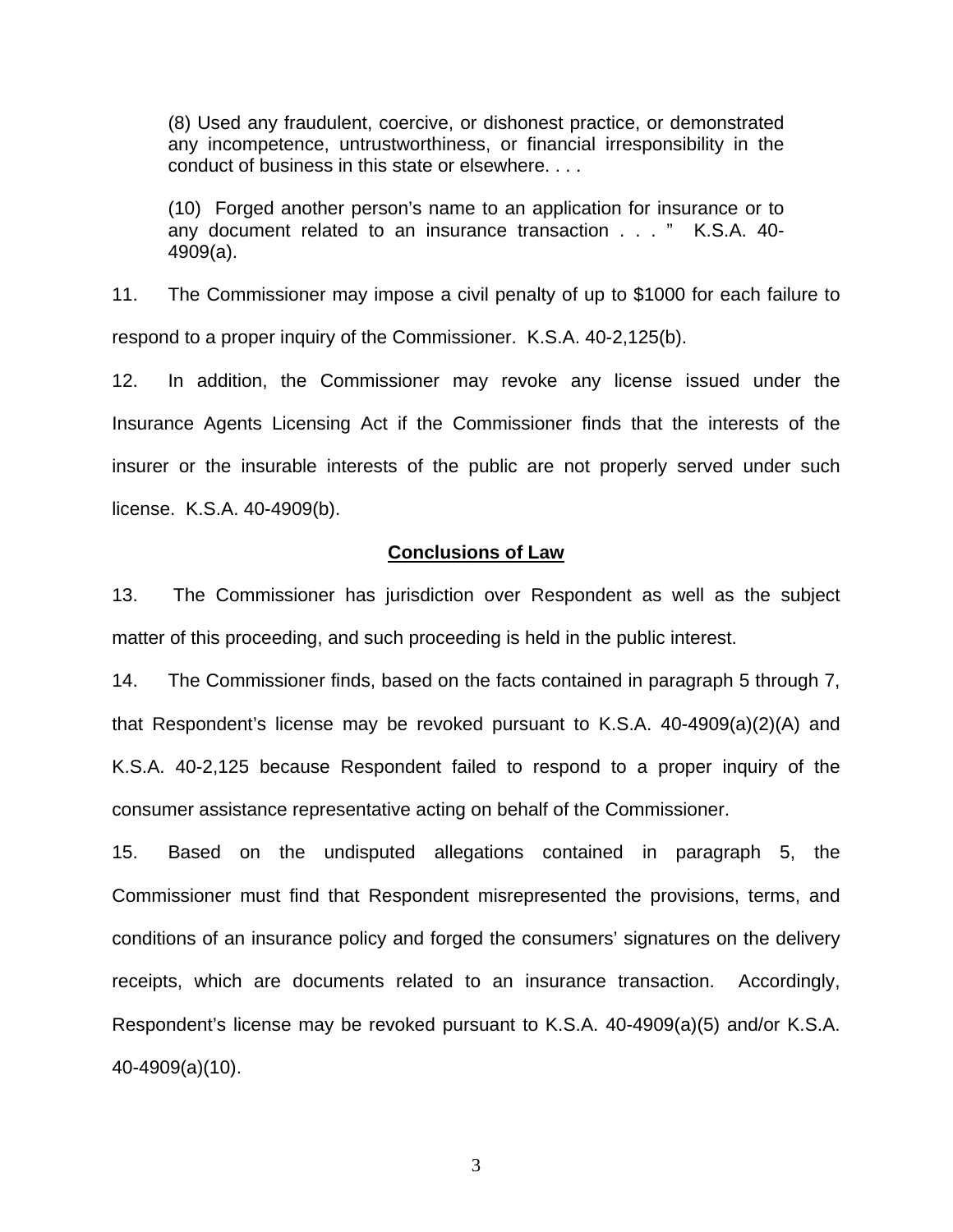16. In addition, Respondent's license may be revoked pursuant to K.S.A. 40- 4909(a)(8) because those acts constitute fraudulent or dishonest practices in the conduct of business.

17. Based on the foregoing findings, the Commissioner concludes that sufficient grounds exist for the revocation of Respondent's insurance agent's license pursuant to K.S.A. 40-4909(a).

18. The Commissioner further concludes Respondent's license may be revoked pursuant to K.S.A. 40-4909(b) because such license is not properly serving the interests of the insurer and the insurable interests of the public.

19. Based on the facts and circumstances set forth herein, it appears that the use of summary proceedings in this matter is appropriate, in accordance with the provisions set forth in K.S.A. 77-537(a), in that the use of summary proceedings does not violate any provision of the law, the protection of the public interest does not require the KID to give notice and opportunity to participate to persons other than Respondents, and after investigation, KID believes in good faith that the allegations will be supported to the applicable standard of proof.

 **IT IS THEREFORE ORDERED BY THE COMMISSIONER OF INSURANCE THAT** the Kansas resident insurance agent's license of **GUY E. RICHARDSON** is hereby **REVOKED. It is further ordered,** that **GUY E. RICHARDSON** shall **CEASE and DESIST** from the sale, solicitation, or negotiation of insurance and/or receiving compensation deriving from the sale, solicitation, or negotiation of insurance conducted on and after the effective date of this order.

4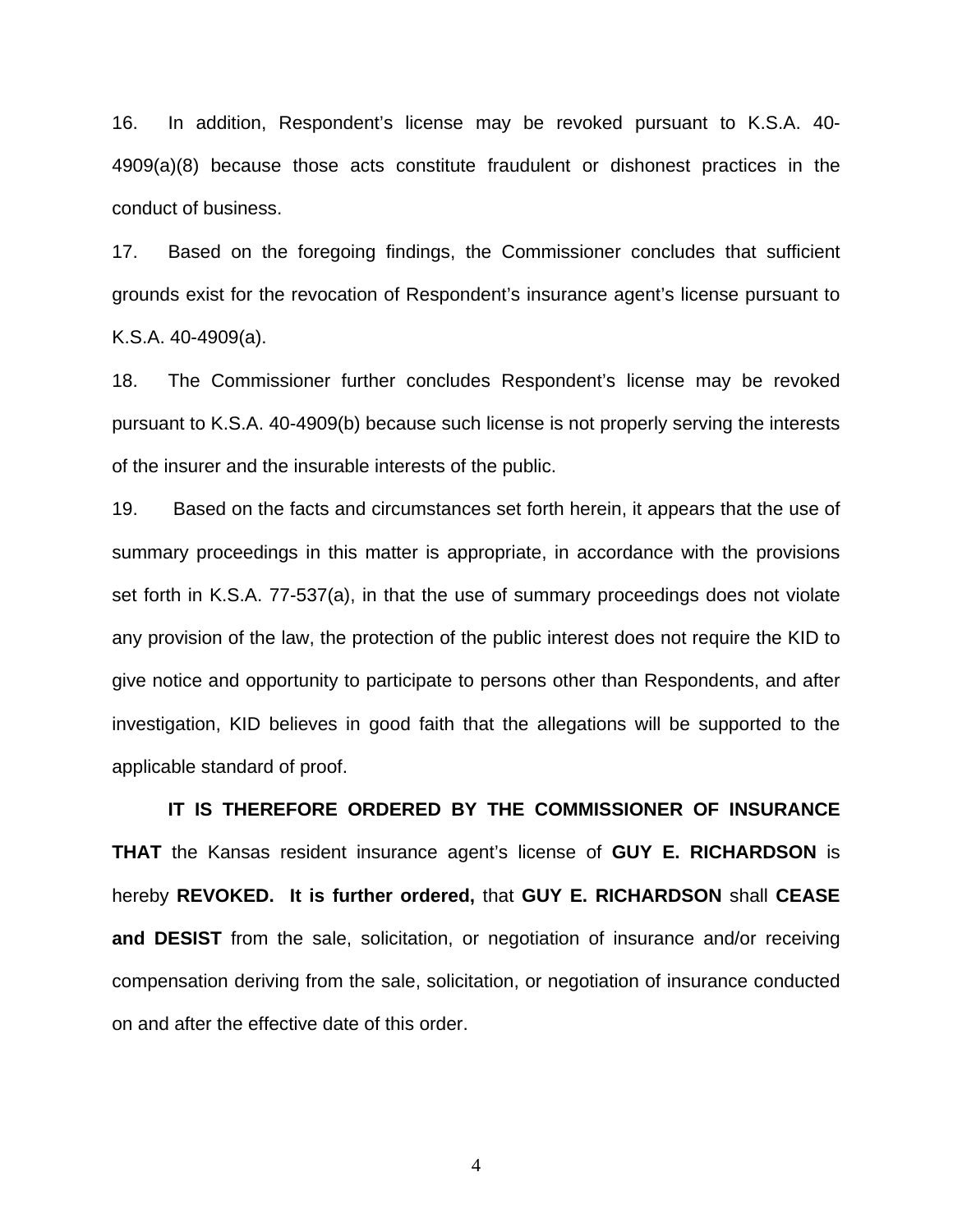## **IT IS SO ORDERED THIS \_\_3rd\_\_ DAY OF SEPTEMBER 2010, IN THE CITY OF TOPEKA, COUNTY OF SHAWNEE, STATE OF KANSAS.**



/s/ Sandy Praeer Sandy Praeger Commissioner of Insurance

 \_/s/ John W. Campbell\_\_\_\_\_\_\_\_\_\_\_\_\_ John W. Campbell General Counsel

# **NOTICE OF RIGHTS TO HEARING AND REVIEW**

# **Within fifteen (15) days of the date of service of this Summary Order,**

**Respondent** may submit a written request for a hearing pursuant to K.S.A. 77-537 and

K.S.A. 77-542. Any request for a hearing should be addressed to the following:

 John W. Campbell, General Counsel Kansas Insurance Department 420 S.W. 9<sup>th</sup> Street Topeka, Kansas 66612

If a hearing is requested, the Kansas Insurance Department will serve notice of the time and place of the hearing and information on procedures, right of representation, and other rights of parties relating to the conduct of the hearing.

**If a hearing is not requested in the time and manner stated above, this Summary Order shall become effective as a Final Order upon the expiration of time for requesting a hearing.** In the event Respondent files a Petition for Judicial Review, pursuant to K.S.A. 77-613(e), the agency officer to be served on behalf of the Kansas Insurance Department is